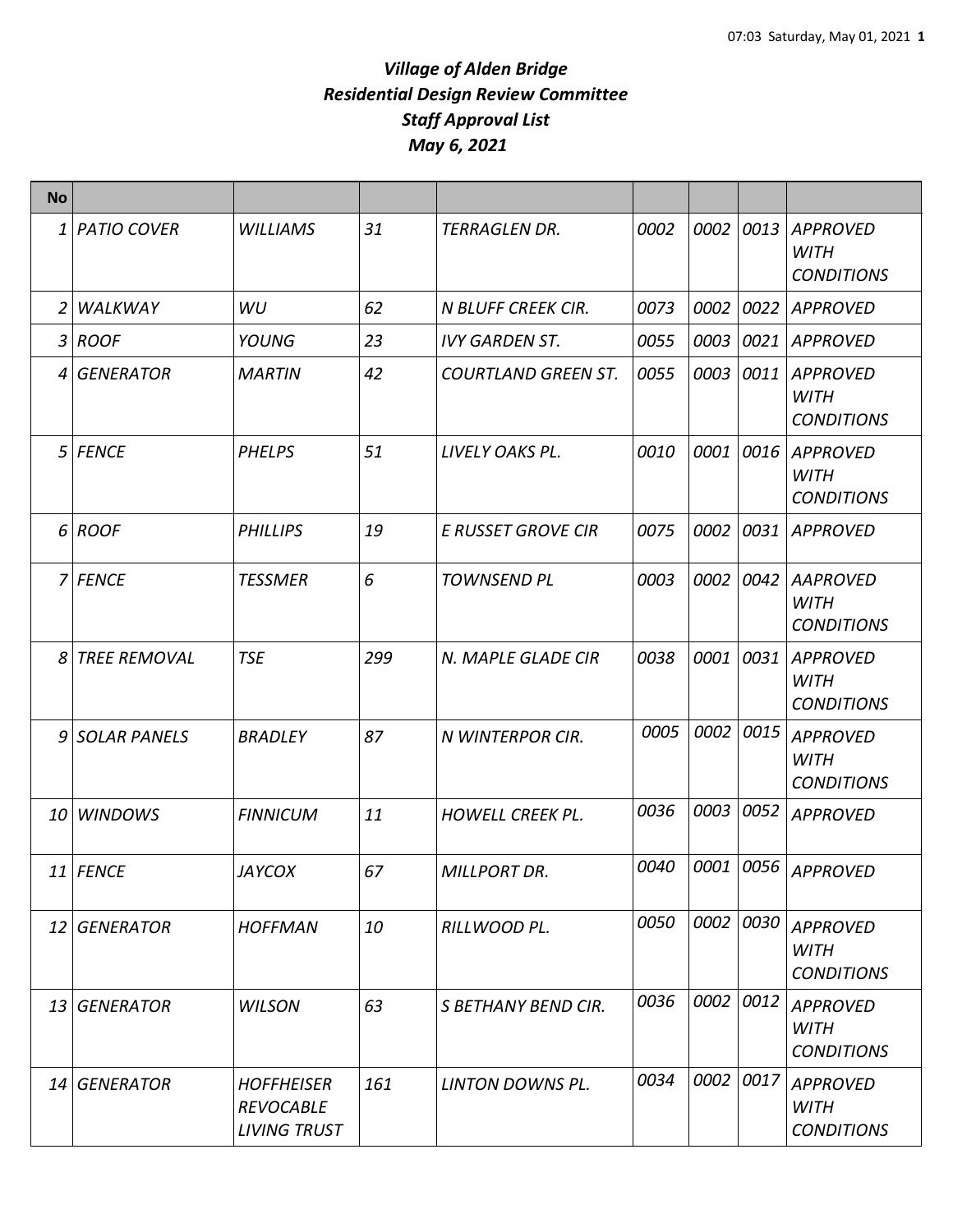| <b>No</b> |                               |                                       |     |                                  |      |      |      |                                                     |
|-----------|-------------------------------|---------------------------------------|-----|----------------------------------|------|------|------|-----------------------------------------------------|
|           | 15 FENCE                      | <b>KAUPPINEN</b>                      | 27  | <b>S BENTON WOODS CIR.</b>       | 0043 | 0001 | 0011 | <b>APPROVED</b><br><b>WITH</b><br><b>CONITIONS</b>  |
|           | 16 GENERATOR                  | <b>KILLIAN</b>                        | 3   | <b>S MANORCLIFF PL.</b>          | 0063 | 0001 | 0009 | <b>APPROVED</b><br>WITH<br><b>CONDITIONS</b>        |
|           | 17 SOLAR PANELS               | <b>HALLARE</b>                        | 23  | <b>BEECH BARK PL.</b>            | 0059 | 0002 | 0008 | <b>APPROVED</b><br><b>WITH</b><br><b>CONDITIONS</b> |
|           | 18 GENERATOR                  | <b>ONDRUSKO</b>                       | 47  | WINEBERRY PL.                    | 0066 | 0001 | 0012 | <b>APPROVED</b><br>WITH<br><b>CONDITIONS</b>        |
|           | 19 GENERATOR                  | <b>CARSONON</b>                       | 114 | <b>S EVANGELINE AOKS</b><br>CIR. | 0074 | 0003 | 0018 | <b>APPROVED</b><br><b>WITH</b><br><b>CONDITIONS</b> |
| 20        | <b>TREE REMOVAL</b>           | <b>HOLLOMON</b>                       | 78  | N WALDEN ELMS CIR.               | 0042 | 0001 | 0047 | <b>APPROVED</b>                                     |
| 21 I      | <b>TREE REMOVAL</b>           | <b>ROWE</b>                           | 26  | GINBER BAY PL.                   | 0003 | 0003 | 0042 | <b>APPROVED</b>                                     |
| 22 I      | <b>TREE REMOVAL</b>           | <b>VAUGHAN</b>                        | 31  | <b>TETHERED VINE PL.</b>         | 0014 | 0001 | 0008 | <b>APPROVED</b><br><b>WITH</b><br><b>CONDITIONS</b> |
|           | $23$ ROOF                     | <i><b>LEFORT</b></i>                  | 31  | RYANWYCK PL.                     | 0086 | 0001 | 0060 | <b>APPROVED</b>                                     |
|           | 24 DRIVEWAY<br><b>BORDERS</b> | <b>KRUPSKI</b>                        | 186 | <b>BROOKSEDGE CT.</b>            | 0058 | 0001 | 0014 | <b>APPROVED</b>                                     |
| 25        | <b>TREE REMOVAL</b>           | SUAREZ JR.                            | 295 | N MAPLE GLADE CIR.               | 0054 |      |      | 0001 0004 APPROVED                                  |
|           | $26$ COLOR                    | <b>LOPES</b><br><b>SILVERIA</b>       | 279 | N MAPLE GLADE CIR.               | 0038 | 0001 | 0026 | <b>APPROVED</b>                                     |
|           | 27 PLAYHOUSE                  | <b>KELLY</b>                          | 167 | <b>W GREYWING CIR.</b>           | 0006 | 0003 | 0012 | APPROVED                                            |
|           | 28 TRAMPOLINE                 | KELLY                                 | 167 | W GREYWING CIR.                  | 0006 | 0003 | 0012 | APPROVED                                            |
|           | $29$ ROOF                     | <b>GRISAFE</b><br><b>FAMILY TRUST</b> | 151 | N WHISTLERS BEND CIR.            | 0081 | 0002 | 0006 | <b>APPROVED</b>                                     |
|           | 30 FENCE                      | <b>GONG</b>                           | 179 | <b>S BROOKSEDGE CIR.</b>         | 0058 | 0003 | 0006 | <b>APPROVED</b>                                     |
|           | $31$ PATIO                    | <b>LOPES</b><br><b>TRINDADE</b>       | 148 | S WINTERPORT CIR.                | 0005 | 0001 | 0009 | <b>APPROVED</b>                                     |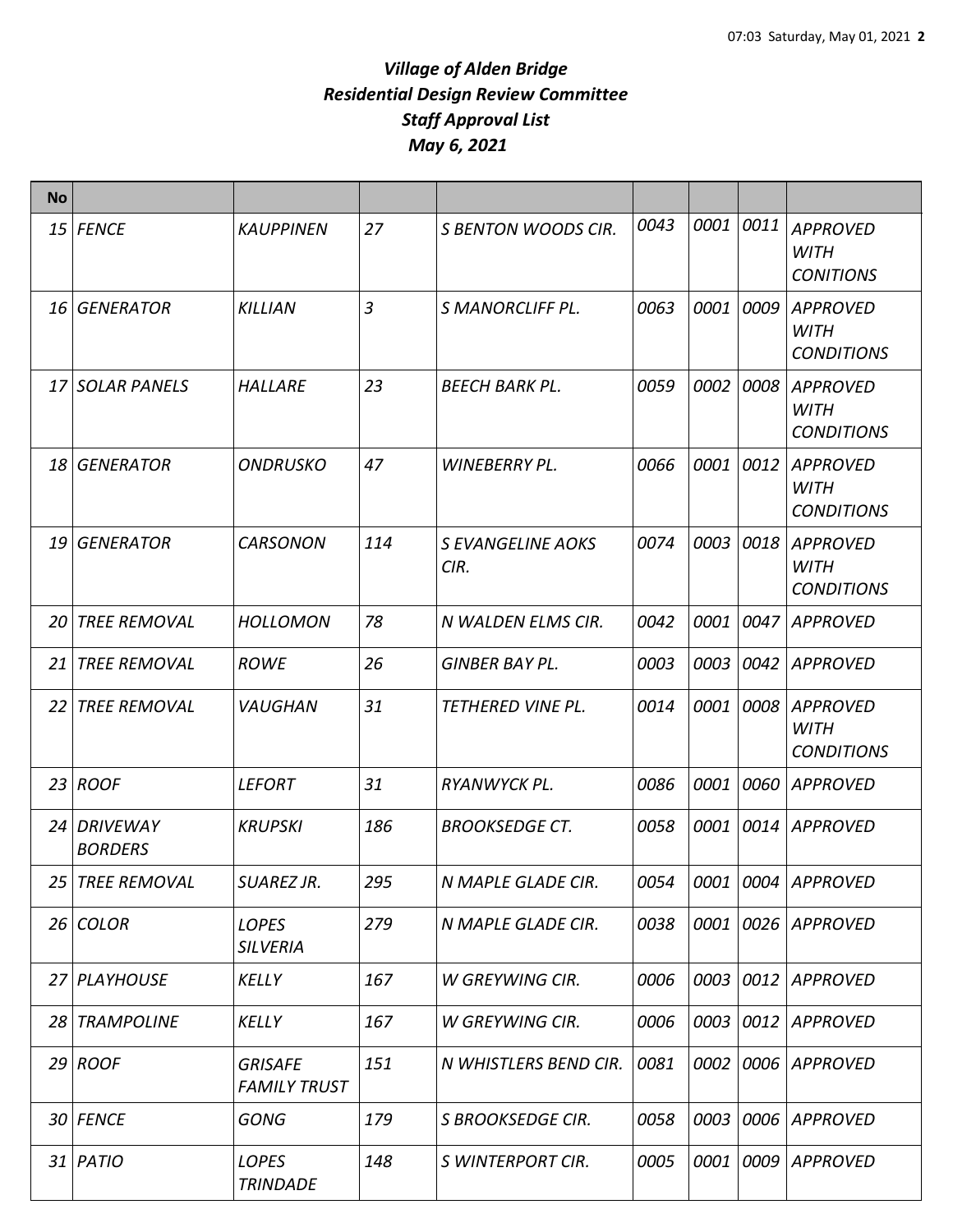| <b>No</b> |                               |                                                                       |     |                                          |      |             |      |                                                     |
|-----------|-------------------------------|-----------------------------------------------------------------------|-----|------------------------------------------|------|-------------|------|-----------------------------------------------------|
|           | 32 DRIVEWAY<br><b>BORDERS</b> | <b>LOPES</b><br><b>TRINDADE</b>                                       | 148 | S WINTERPORT CIR.                        | 0005 | 0001        | 0009 | <b>APPROVED</b>                                     |
|           | 33 WALKWAY                    | <b>LOPES</b><br><b>TRINDADE</b>                                       | 148 | S WINTERPORT CIR.                        | 0005 | <i>0001</i> | 0009 | <b>APPROVED</b>                                     |
|           | 34 PAVING                     | <b>LOPES</b><br><b>TRINDADE</b>                                       | 148 | S WINTERPORT CIR.                        | 0005 | 0001        | 0009 | <b>APPROVED</b>                                     |
|           | 35   FENCE                    | <b>COOPER</b>                                                         | 119 | S WINTERPORT CIR.                        | 0005 | 0002        | 0008 | APPROVED                                            |
|           | 36   PATIO                    | <b>COOPER</b>                                                         | 119 | S WINTERPORT CIR.                        | 0005 | 0002        | 0008 | APPROVED                                            |
|           | 37 WALKWAY                    | <b>COOPER</b>                                                         | 119 | S WINTERPORT CIR.                        | 0005 | 0002        | 0008 | <b>APPROVED</b>                                     |
|           | 38 ROOFS                      | <i>IMC</i><br><b>TRUEBERRY</b><br><b>TOWNHOME</b><br><b>COMMUNITY</b> | 0   | <b>TRUEBERRY</b><br><b>COMMUNITY</b>     | 0097 | 0001        | 0000 | APPROVED                                            |
|           | 39 DECK                       | <b>CAROL A</b><br><b>CARLSON</b><br><b>REVOCABLE</b><br><b>TRUST</b>  | 10  | DEVEPLUMB PL.                            | 0031 | 0001        | 0047 | <b>APPROVED</b><br><b>WITH</b><br><b>CONDITONS</b>  |
|           | 40 GARAGE DOOR                | <b>KRICHMAR</b>                                                       | 11  | <b>DOESKIN PL.</b>                       | 0059 | 0003        | 0040 | <b>APPROVED</b>                                     |
| 41 I      | <b>TREE REMOVAL</b>           | <b>SORENSEN</b>                                                       | 11  | <b>WEBB CREEK PL.</b>                    | 0046 | 0001        | 0003 | <b>APPROVED</b>                                     |
| 42        | <b>WINDOWS</b>                | GOLDBERG                                                              | 27  | <b>TETHERED VINE PL.</b>                 | 0014 | 0001        | 0007 | <b>APPROVED</b>                                     |
|           | 43 SLIDING DOOR               | <b>GOLDBERG</b>                                                       | 27  | <b>TETHERED VINE PL.</b>                 | 0014 | 0001        | 0007 | <b>APPROVED</b>                                     |
|           | 44 TREE REMOVAL               | <b>KRLSRUD</b>                                                        | 30  | TIVOLI GARDEN CT.                        | 0016 | 0002        | 0035 | <b>APPROVED</b>                                     |
|           | $45$ ROOF                     | <b>PRICE</b>                                                          | 182 | N TAYLOR POINT DR.                       | 0013 | 0002        | 0001 | <b>APPROVED</b>                                     |
|           | 46 FENCE                      | <b>ABEYIE</b>                                                         | 158 | <b>N HAWTHORNE</b><br><b>HOLLOW CIR.</b> | 0086 | 0001        | 0004 | <b>APPROVED</b>                                     |
|           | 47 FENCE                      | <b>LESCANO</b>                                                        | 74  | E GREYWING CIR.                          | 0006 | 0004        | 0027 | <b>APPROVED</b>                                     |
|           | 48 TRELLIS                    | <b>FISCHER</b>                                                        | 127 | S VERANDA RIDGE DR.                      | 0060 | 0001        | 0026 | APPROVED                                            |
|           | 49 FENCE                      | <b>SEIGLER</b>                                                        | 119 | <b>S BLUFF CREEK CIR.</b>                | 0073 | 0001        | 0048 | <b>APPROVED</b><br><b>WITH</b><br><b>CONDITIONS</b> |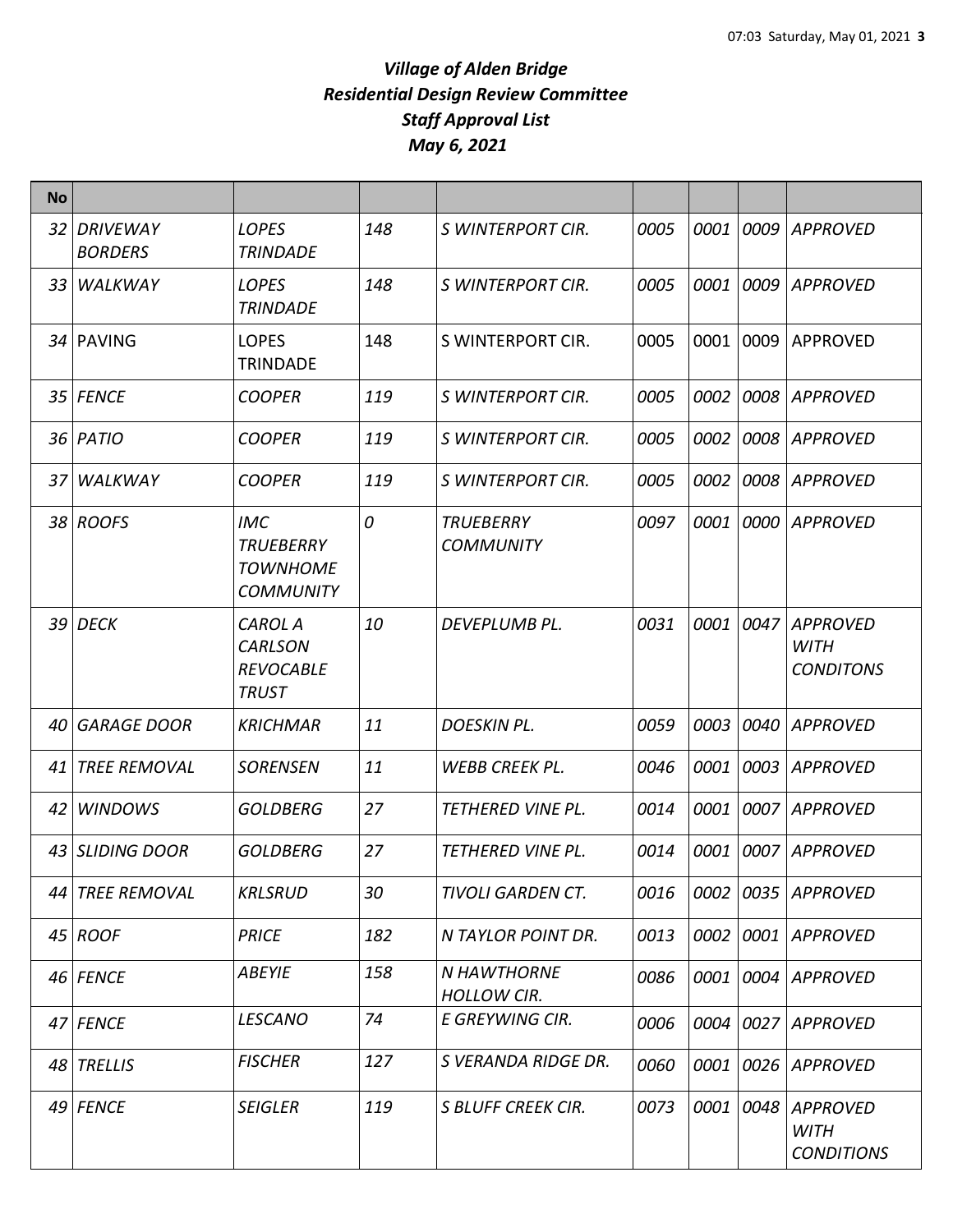| <b>No</b> |                     |                   |                |                            |      |           |           |                                                     |
|-----------|---------------------|-------------------|----------------|----------------------------|------|-----------|-----------|-----------------------------------------------------|
| 50 I      | <b>WINDOWS</b>      | <b>NIELSEN</b>    | 115            | <b>FERNCROFT CT.</b>       | 0073 | 0001      | 0047      | <b>APPROVED</b>                                     |
|           | 51 PLAY STRUCTURE   | <b>GAMIZ</b>      | 98             | N BETHANY BEND CIR.        | 0036 | 0001 0018 |           | <b>APPROVED</b><br><b>WITH</b><br><b>CONDITIONS</b> |
| 52        | <b>TREE REMOVAL</b> | <b>SANCHEZ</b>    | 95             | N SILVER CRESCENT CIR.     | 0001 | 0002      | 0058      | <b>APPROVED</b>                                     |
|           | 53 GENERATOR        | <b>MCINTOSH</b>   | $\overline{7}$ | <b>IVY GARDEN ST.</b>      | 0055 | 0003 0025 |           | <b>APPROVED</b><br><b>WITH</b><br><b>CONDITIONS</b> |
|           | 54 GENERATOR        | <b>BRANA</b>      | 114            | <b>S BRISTOL OAK CIR.</b>  | 0011 | 0002      | 0014      | <b>APPROVED</b><br><b>WITH</b><br><b>CONDITIONS</b> |
|           | 55 FENCE            | <b>RYMAL III</b>  | 14             | <b>POCKET FLOWER CT.</b>   | 0016 | 0001      | 0014      | <b>APPROVED</b><br><b>WITH</b><br><b>CONDITIONS</b> |
|           | 56 GENERATOR        | <b>FRANCIS IV</b> | 98             | <b>W SLATESTONE CIR.</b>   | 0050 | 0002      | 0013      | <b>APPROVED</b><br><b>WITH</b><br><b>CONDITIONS</b> |
|           | 57 GENERATOR        | <b>EVANS</b>      | 34             | <b>WEEPING SPRUCE CT.</b>  | 0084 | 0001 0012 |           | <b>APPROVED</b><br>WITH<br><b>CONDITIONS</b>        |
|           | 58 GENERATOR        | <b>NEWITT</b>     | 70             | <b>BLACKSTAR CT</b>        | 0057 | 0001 0067 |           | <b>APPROVED</b><br><b>WITH</b><br><b>CONDITIONS</b> |
|           | 59 <i>POOL</i>      | <b>KEMMERER</b>   | 10             | <b>MOSS BLUFF CT.</b>      | 0022 | 0001 0032 |           | <b>APPROVED</b><br><b>WITH</b><br><b>CONDITIONS</b> |
|           | 60 PATIO COVER      | <b>JONES</b>      | 15             | <b>HEAVEN TREE PL.</b>     | 0065 | 0001 0020 |           | <b>APPROVED</b><br><b>WITH</b><br><b>CONDITIONS</b> |
|           | 61 SUMMER KITCHEN   | <b>JONES</b>      | 15             | <b>HEAVEN TREE PL.</b>     | 0065 | 0001 0020 |           | <b>APPROVED</b><br><b>WITH</b><br><b>CONDITIONS</b> |
| 62 I      | <b>TREE REMOVAL</b> | <b>OTT</b>        | 14             | <b>COURTLAND GREEN ST.</b> | 0055 |           | 0003 0004 | <b>APPROVED</b>                                     |
|           | $63$ ROOF           | <b>DONOVIEL</b>   | 18             | <b>BEECH BARK PL.</b>      | 0059 | 0002 0005 |           | <b>APPROVED</b>                                     |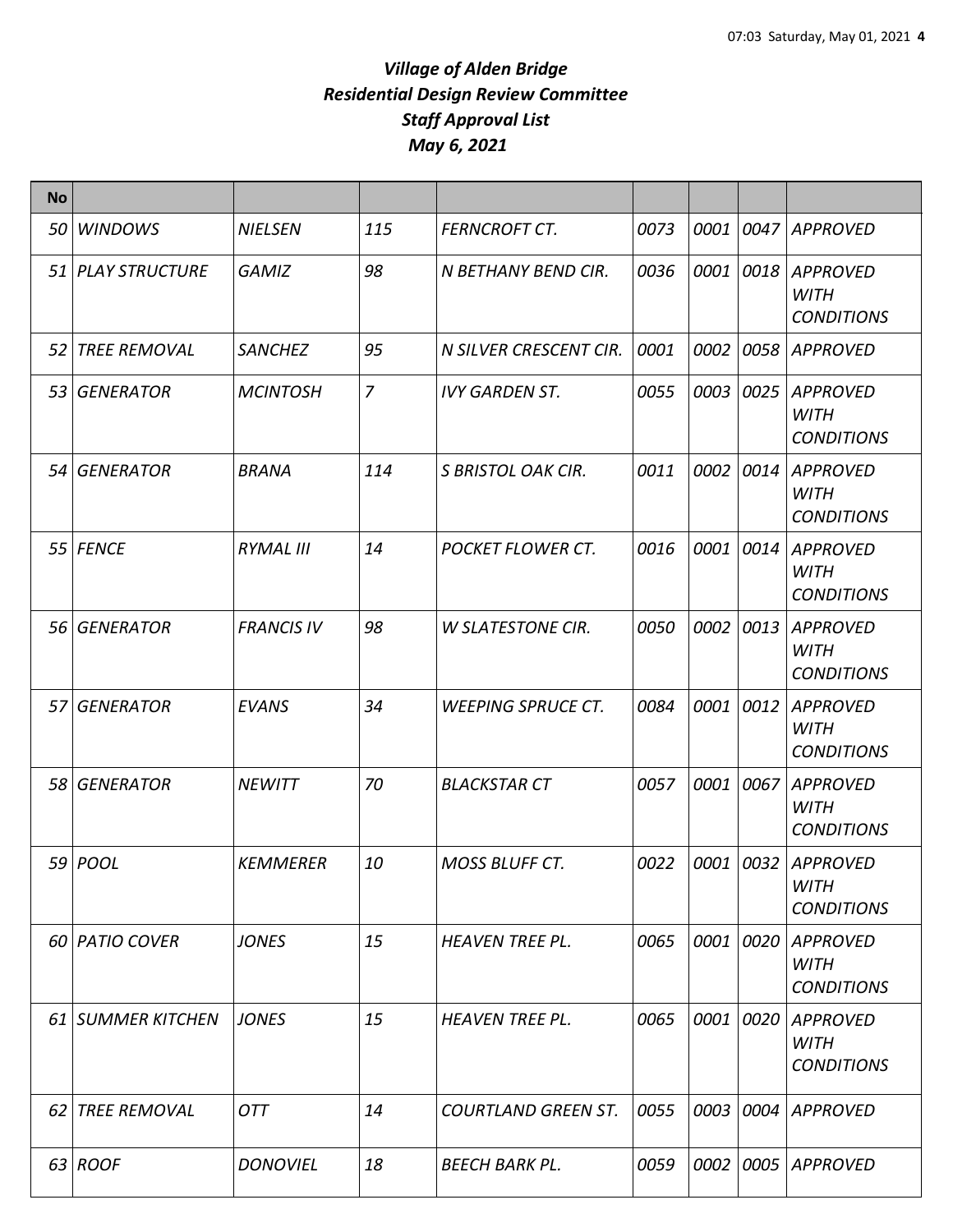| <b>No</b>  |                                  |                   |              |                                  |      |      |      |                                                     |
|------------|----------------------------------|-------------------|--------------|----------------------------------|------|------|------|-----------------------------------------------------|
| 64 I       | <b>GENERATOR</b>                 | <b>ALEXANDER</b>  | 18           | <b>DOESKING PL.</b>              | 0059 | 0003 | 0029 | <b>APPROVED</b><br><b>WITH</b><br><b>CONDITIONS</b> |
|            | 65   PATIO COVER                 | <b>KUHNEL</b>     | 35           | <b>MELVILLE GLEN PL.</b>         | 0086 | 0001 | 0028 | <b>APPROVED</b><br><b>WITH</b><br><b>CONDITIONS</b> |
|            | 66 FENCE                         | <b>ASSEGU</b>     | 162          | <b>W EVANGELINE AOKS</b><br>CIR. | 0074 | 0003 | 0009 | <b>APPROVED</b>                                     |
| 67         | <b>GENERATOR</b>                 | <b>PYLES</b>      | 70           | <b>W FAIRBRANCH CIR.</b>         | 0044 | 0001 | 0041 | <b>APPROVED</b><br><b>WITH</b><br><b>CONDITIONS</b> |
|            | 68 FENCE                         | <b>WOODRUFF</b>   | 166          | <b>W EVANGELINE OAKS</b><br>CIR. | 0074 | 0003 | 0008 | <b>APPROVED</b>                                     |
|            | 69 FENCE                         | <b>CRASKA</b>     | 182          | <b>W EVANGELINE OAKS</b><br>CIR. | 0074 | 0003 | 0004 | <b>APPROVED</b><br><b>WITH</b><br><b>CONDITIONS</b> |
| 70 I       | <b>TRASH CAN SCREEN   IBANEZ</b> |                   | 90           | N WESTWINDS CIR.                 | 0067 | 0001 | 0022 | <b>APPROVED</b><br><b>WITH</b><br><b>CONDITIONS</b> |
| 71         | <b>GENERATOR</b>                 | <b>COFFEY</b>     | 10           | <b>MAYBOROUGH CT.</b>            | 0049 | 0001 | 0039 | <b>APPROVED</b><br><b>WITH</b><br><b>CONDITIONS</b> |
| <b>721</b> | <b>TREE REMOVAL</b>              | LANG              | 10           | <b>FORTUNEBERRY PL.</b>          | 0059 | 0003 | 0045 | <b>APPROVED</b><br><b>WITH</b><br><b>CONDITIONS</b> |
|            | 73 FENCE                         | <b>BENAVIDES</b>  | 123          | <b>S WINTERPORT CIR.</b>         | 0005 |      |      | 0002 0007 APPROVED                                  |
|            | 74 FENCE                         | <b>FENNER</b>     | $\mathbf{1}$ | SANDALBRANCH DR.                 | 0018 | 0002 | 0035 | <b>APPROVED</b><br><b>WITH</b><br><b>CONDITIONS</b> |
| 75         | <b>TREE REMOVAL</b>              | <b>TACKABERRY</b> | 95           | E GREENHILL TERRACE<br>PL.       | 0087 | 0001 | 0028 | <b>APPROVED</b>                                     |
|            | 76 FENCE                         | FRYE JR.          | 82           | N BROOKSEDGE CIR.                | 0058 | 0002 | 0020 | <b>APPROVED</b>                                     |
| 77         | <b>TREE REMOVAL</b>              | LIU               | 70           | N ACACIA PARK CIR.               | 0028 | 0005 | 0009 | APPROVED                                            |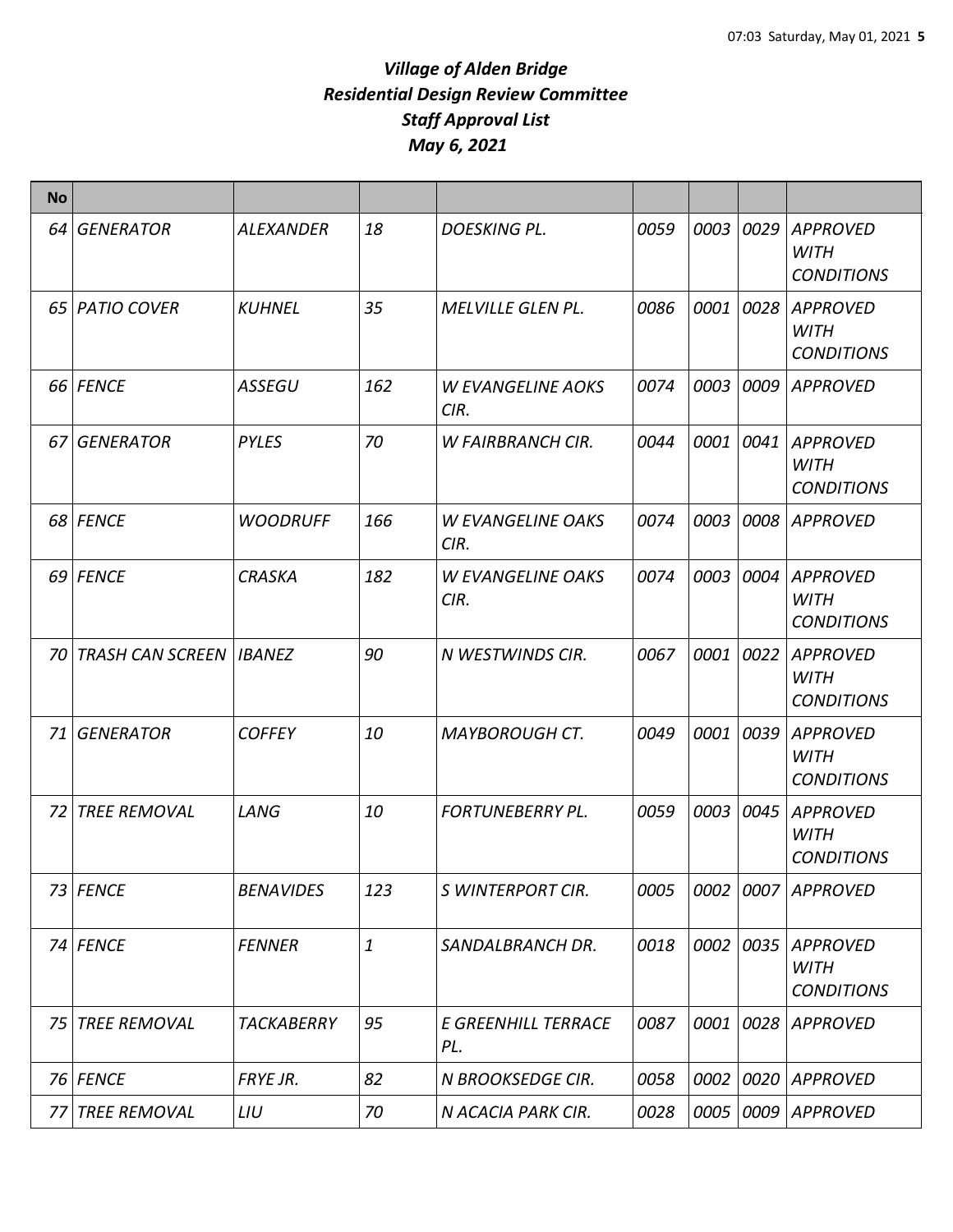| <b>No</b> |              |                                |                |                                         |      |      |      |                                                     |
|-----------|--------------|--------------------------------|----------------|-----------------------------------------|------|------|------|-----------------------------------------------------|
|           | 78 FENCE     | <b>PONCE DE</b><br><b>LEON</b> | $\overline{7}$ | <b>SLINTON RIDGE CIR.</b>               | 0034 | 0003 | 0037 | <b>APPROVED</b><br><b>WITH</b><br><b>CONDITIONS</b> |
|           | 79 ROOF      | <b>CHEN</b>                    | 27             | <b>CRESTED POINT PL.</b>                | 0037 | 0002 | 0021 | <b>APPROVED</b>                                     |
|           | 80 ROOF      | <b>MCQUEEN</b>                 | 47             | <b>N EVANGELINE OAKS</b><br>CIR.        | 0074 | 0002 | 0002 | <b>APPROVED</b>                                     |
|           | 81 FENCE     | <b>WILLIAMS</b>                | 122            | <b>S WINTERPORT CIR.</b>                | 0005 | 0001 | 0019 | <b>APPROVED</b>                                     |
|           | 82 COLOR     | <b>MERINO</b>                  | 110            | <b>SUNLIT GROVE ST.</b>                 | 0035 | 0002 | 0012 | APPROVED                                            |
|           | 83 SHUTTERS  | <b>MERINO</b>                  | 110            | <b>SUNLIT GROVE ST.</b>                 | 0035 | 0000 | 0012 | <b>APPROVED</b>                                     |
|           | 84 FENCE     | <b>COOK</b>                    | 31             | <b>S BENTON WOODS CIR.</b>              | 0043 | 0001 | 0012 | <b>APPROVED</b>                                     |
|           | 85 COLOR     | <b>DOSS</b>                    | 94             | <b>SHAWTHORNE</b><br><b>HOLLOW CIR.</b> | 0086 | 0001 | 0063 | <b>APPROVED</b>                                     |
|           | 86 COLOR     | <b>DEMANDANTE</b>              | 70             | <b>GLENTRACE CIR.</b>                   | 0056 | 0001 | 0009 | <b>APPROVED</b>                                     |
|           | 87 ROOF      | LENT                           | 38             | <b>NOBLE BEND DR.</b>                   | 0049 | 0001 | 0021 | <b>APPROVED</b>                                     |
|           | 88 GENERATOR | <b>WILLIAMSON</b>              | 18             | <b>EMPIRE FOREST PL.</b>                | 0046 | 0001 | 0028 | <b>APPROVED</b><br><b>WITH</b><br><b>CONDITIONS</b> |
|           | 89 FENCE     | <b>LITT JOHANN</b>             | 106            | <b>GRAPE ARBOR CT.</b>                  | 0054 | 0001 | 0004 | <b>APPROVED</b><br><b>WITH</b><br><b>CONDITIONS</b> |
|           | 90 COLOR     | <b>RATHBURN</b>                | 75             | <b>S BRISTOL OAK CIR.</b>               | 0011 | 0001 | 0043 | <b>APPROVED</b>                                     |
|           | $91$ FENCE   | <b>KP ER</b>                   | 51             | <b>COURTLAND GREEN ST.</b>              | 0055 |      |      | 0002 0006 APPROVED                                  |
|           | 92 FENCE     | <b>WILDER</b>                  | 55             | <b>COURTLAND GREEN ST.</b>              | 0055 | 0002 | 0005 | <b>APPROVED</b><br><b>WITH</b><br><b>CONDITONS</b>  |
|           | 93 FENCE     | <b>POGUE</b>                   | $\mathfrak{Z}$ | <b>SLINTON RIDGE CIR.</b>               | 0034 | 0003 | 0038 | <b>APPROVED</b>                                     |
|           | 94 GENERATOR | <b>PEREZ</b>                   | 47             | <b>HEARTRIDGE CT.</b>                   | 0079 | 0002 | 0017 | <b>APPROVED</b><br><b>WITH</b><br><b>CONDITIONS</b> |
|           | 95 GENERATOR | <b>HUNT</b>                    | 99             | N MERRYWEATHER CIR.                     | 0082 | 0001 | 0059 | <b>APPROVED</b><br><b>WITH</b><br><b>CONDITIONS</b> |
|           | $96$ COLOR   | <b>SCOTT</b>                   | 62             | <b>GLENTRACE</b>                        | 0056 | 0001 | 0011 | <b>APPROVED</b>                                     |